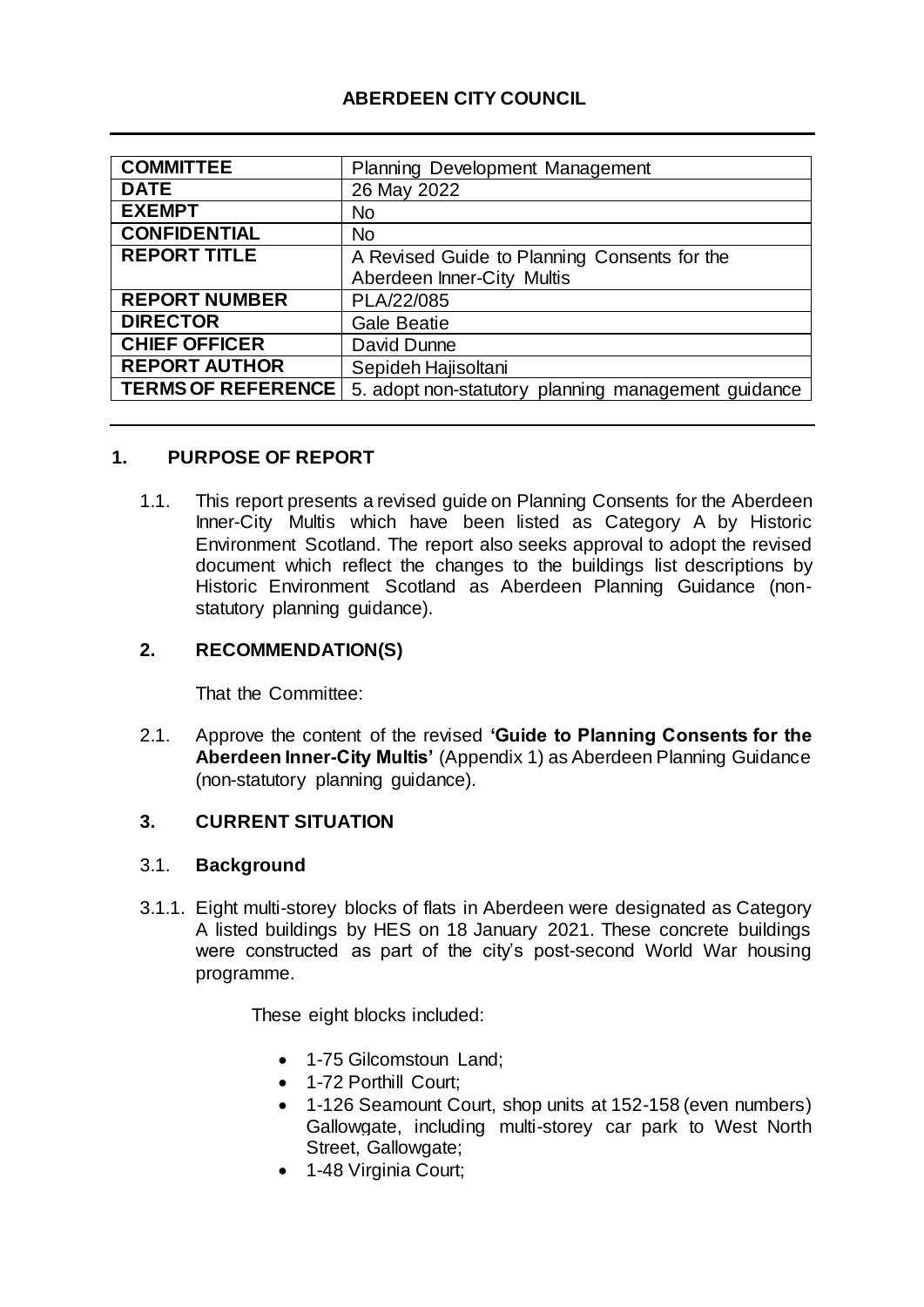- 1-108 Marischal Court:
- 1-126 Thistle Court;
- 1-140 Hutcheon Court; and,
- 1-144 Greig Court.
- 3.1.2. In the absence of any national guidance on this topic, a draft guidance document was presented to the committee to seek approval on the content of the guidance document for a 6-week public consultation on 18 March 2021. This local guidance document provided answers to a number of expected common questions that homeowners and other stakeholders may have regarding the need for listed building consent and/or planning permission for works to these multi-storey buildings. A 'traffic light' system has been used to show how proposed works to these listed buildings will be categorised by the Planning Authority (Green, Amber, Red).
- 3.1.3. On 16 April 2021, Aberdeen City Council made appeals under Section 5B of The Planning (Listed Buildings and Conservation Areas) (Scotland) Act 1997 against the decision by Historic Environment Scotland to include the inner-city multi-storey flats in the List of buildings of Special Architectural or Historic Interest. The case was placed on hold for some time to allow Aberdeen City Council to submit a full statement of case on these appeals due to limited access to certain documents during the Covid-19 lockdown. It was considered that the guidance document could provide guidance on the requirement for Planning Consents as long as these buildings were included in the List of Buildings of Special Architectural or Historic Interest.
- 3.1.4. In August 2021, Members of the Planning Development Management Committee noted and considered the comments from the public consultation on '**A Guide to Planning Consents for the Aberdeen Multis**' and the responses of officers to the comments received in the consultation and approved the change to the title of the guidance to '**A Guide to Planning Consents for the Aberdeen Inner-City Multis'** and the adoption of the guidance as Aberdeen Planning Guidance (non-statutory planning guidance).
- 3.1.5. In February 2022, the Building Designation Appeal decision by the Scottish Government Planning and Environmental Appeals Division (DPEA), allowed the appeal for the following buildings to be removed from the List:
	- 1-140 Hutcheon Court;
	- 1-144 Greig Court
	- 1-126 Thistle Court
- 3.1.6. The other buildings located at three sites maintained their listing; however, the listings were amended to legally exclude the internal areas within individual residential units and the internal areas within the shop units. These five multi-storey buildings that have been added to the Scotland's listed building register include:
	- 1-75 Gilcomstoun Land;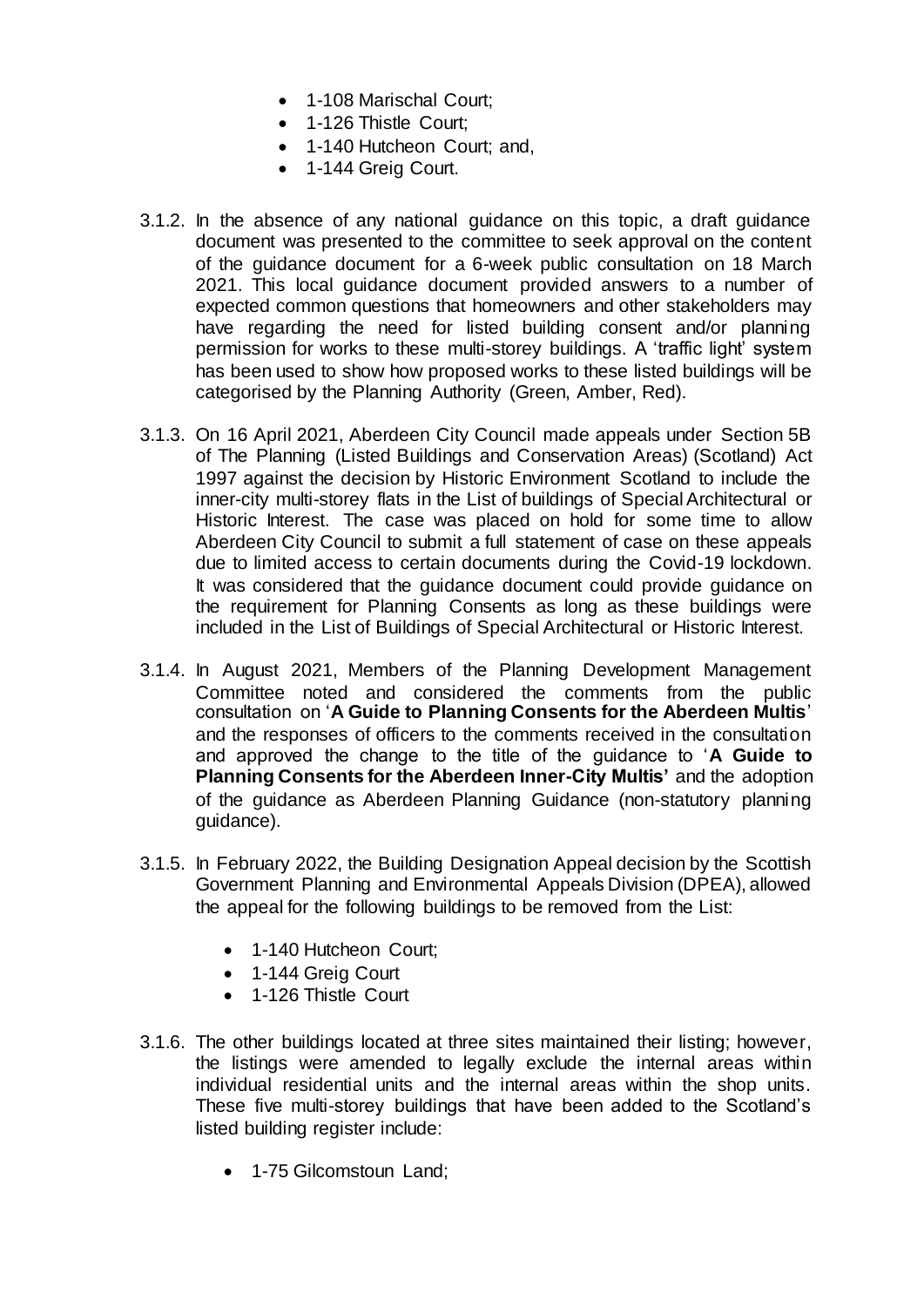- Gallowgate (1-72 Porthill Court, 1-126 Seamount Court, Shop Units At 152-158 (Even Numbers) Gallowgate, Including Multi-Storey Car Park To West North Street); and
- Castlehill (1-48 Virginia Court, 1-108 Marischal Court).
- 3.1.7. The revised local guidance document before Members today (Appendix 1) reflects these changes to the listing of these multi-story buildings. The easyto-use format will be helpful for homeowners, planning officers, other stakeholders and will ensure a consistent approach to decision making across the affected blocks.

### **4. FINANCIAL IMPLICATIONS**

- 4.1. The cost associated with the preparation and revision of this document and the previous public consultation has been met within the existing provisions of the Strategic Place Planning budget.
- 4.2. As an affected part-owner, Listed Building Consent and/or applications for Planning Permission by Aberdeen City Council (Corporate Landlord) for any of the affected blocks will be considered against the principles set out in the guidance document to be approved.
- 4.3. From a wider Planning Authority perspective, the decision of Historic Environment Scotland to list these building is likely to lead to an increase in Listed Building Consent applications and queries which will result in added pressure on the finances and staff resources of the Council's planning service. It is hoped that preparation of this guidance document will help mitigate this impact.

# **5. LEGAL IMPLICATIONS**

5.1. There are no known legal implications arising from this report.

### **6. ENVIRONMENTAL IMPLICATIONS**

- 6.1. A Strategic Environment Assessment (SEA) is not required for **'A Guide to Planning Consents for the Aberdeen Inner-City Multis'**. A SEA Screening submission was sent to the Scottish Government.
- 6.2. A Habitat Regulations Appraisal (HRA) is not required for **'A Guide to Planning Consents for the Aberdeen Inner-City Multis'** as it does not specifically recommend any actions or projects. However individual planning applications within these buildings may require an HRA.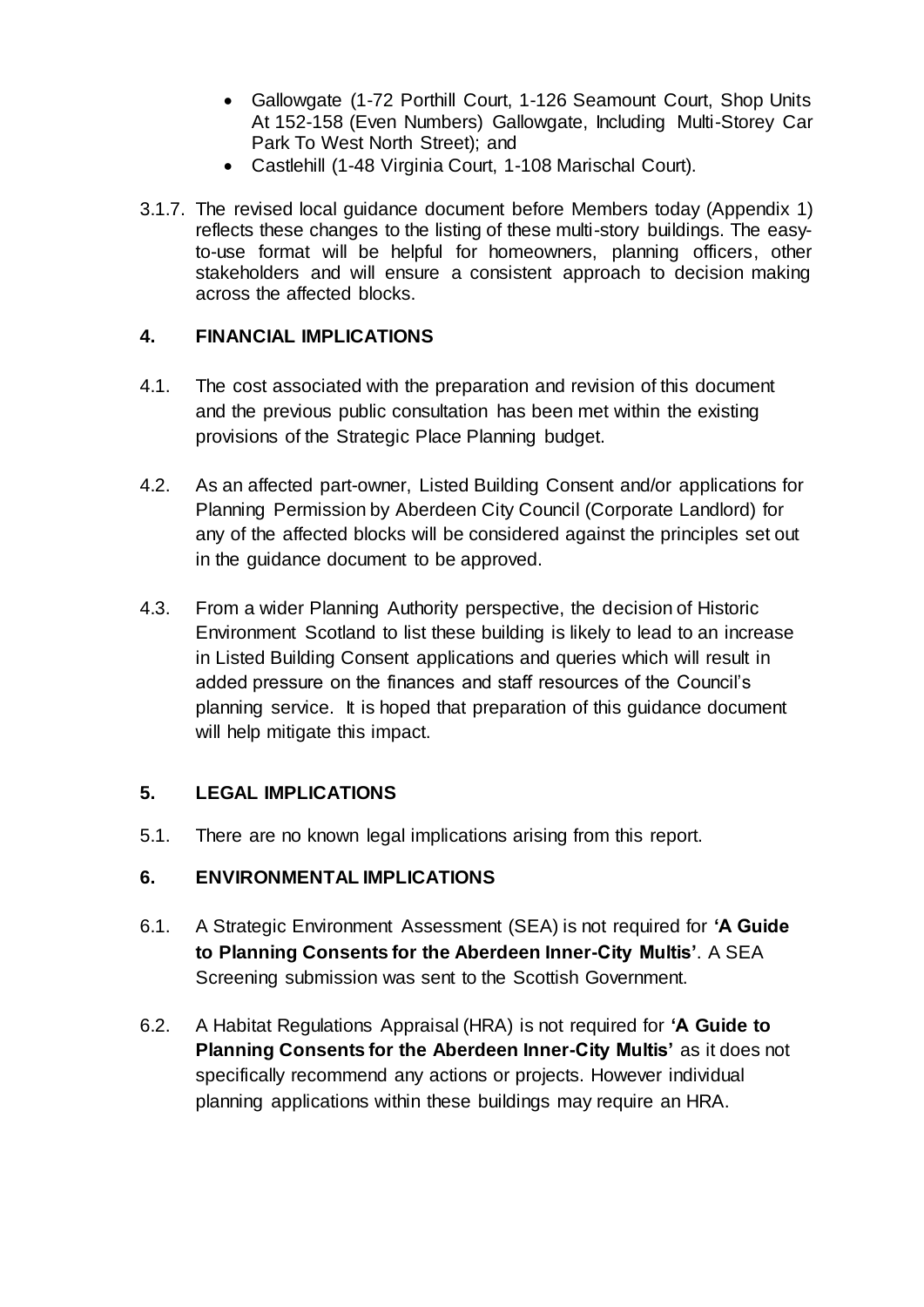# **7. RISK**

| <b>Category</b>                 | <b>Risks</b>                                                                                                                                                                                                                           | <b>Primary Controls/Control</b><br><b>Actions to achieve</b><br><b>Target Risk Level</b>                                                                                                                                                                                                                                                                                                           | <i><b>*Target</b></i><br><b>Risk Level</b><br>(L, M or H)<br>*taking into<br>account<br>controls/contro<br><b>l</b> actions | *Does<br><b>Target</b><br><b>Risk</b><br><b>Level</b><br><b>Match</b><br><b>Appetit</b><br>e Set? |
|---------------------------------|----------------------------------------------------------------------------------------------------------------------------------------------------------------------------------------------------------------------------------------|----------------------------------------------------------------------------------------------------------------------------------------------------------------------------------------------------------------------------------------------------------------------------------------------------------------------------------------------------------------------------------------------------|-----------------------------------------------------------------------------------------------------------------------------|---------------------------------------------------------------------------------------------------|
| <b>Strategic</b><br><b>Risk</b> | N/A                                                                                                                                                                                                                                    | N/A                                                                                                                                                                                                                                                                                                                                                                                                | N/A                                                                                                                         | N/A                                                                                               |
| <b>Compliance</b>               | By not providing<br>a clear advice on<br>what is covered<br>by the listing<br>there will be a<br>risk of Non-<br>Compliance with<br>Planning (Listed<br><b>Buildings and</b><br>Conservation<br>Areas) (Scotland)<br>Act 1997.         | The revised guidance<br>document provides advice<br>on Planning Consents for<br>these listed buildings.                                                                                                                                                                                                                                                                                            | M                                                                                                                           | Yes                                                                                               |
| <b>Operational</b>              | By not providing<br>updated<br>guidance Officers<br>could, over time,<br>provide<br>inconsistent<br>advice.                                                                                                                            | The guidance document<br>provides greater clarity,<br>consistency, and certainty<br>in terms of the<br>requirement for listed<br>building consent and<br>planning permission.                                                                                                                                                                                                                      | M                                                                                                                           | Yes                                                                                               |
| <b>Financial</b>                | Resourcing issue<br>due to an<br>increase in the<br>number of Listed<br><b>Building Consent</b><br>applications and<br>potential future<br>introduction of<br>fees for Listed<br><b>Building Consent</b><br>by Scottish<br>Government. | The revised guidance<br>document should reduce<br>the number of queries<br>and applications by<br>identifying proposed<br>works that would not<br>affect the special interest<br>or character of these multi<br>storey buildings.<br>Whether or not a fee is to<br>be introduced by the<br>Scottish Government for<br><b>Listed Building Consent</b><br>applications is still to be<br>determined. | M                                                                                                                           | Yes                                                                                               |
| <b>Reputational</b>             | Not providing<br>guidance opens<br>the possibility of<br>inconsistency                                                                                                                                                                 | In the absence of specific<br>national guidance on<br>buildings of this type, the<br>preparation and approval                                                                                                                                                                                                                                                                                      |                                                                                                                             | Yes                                                                                               |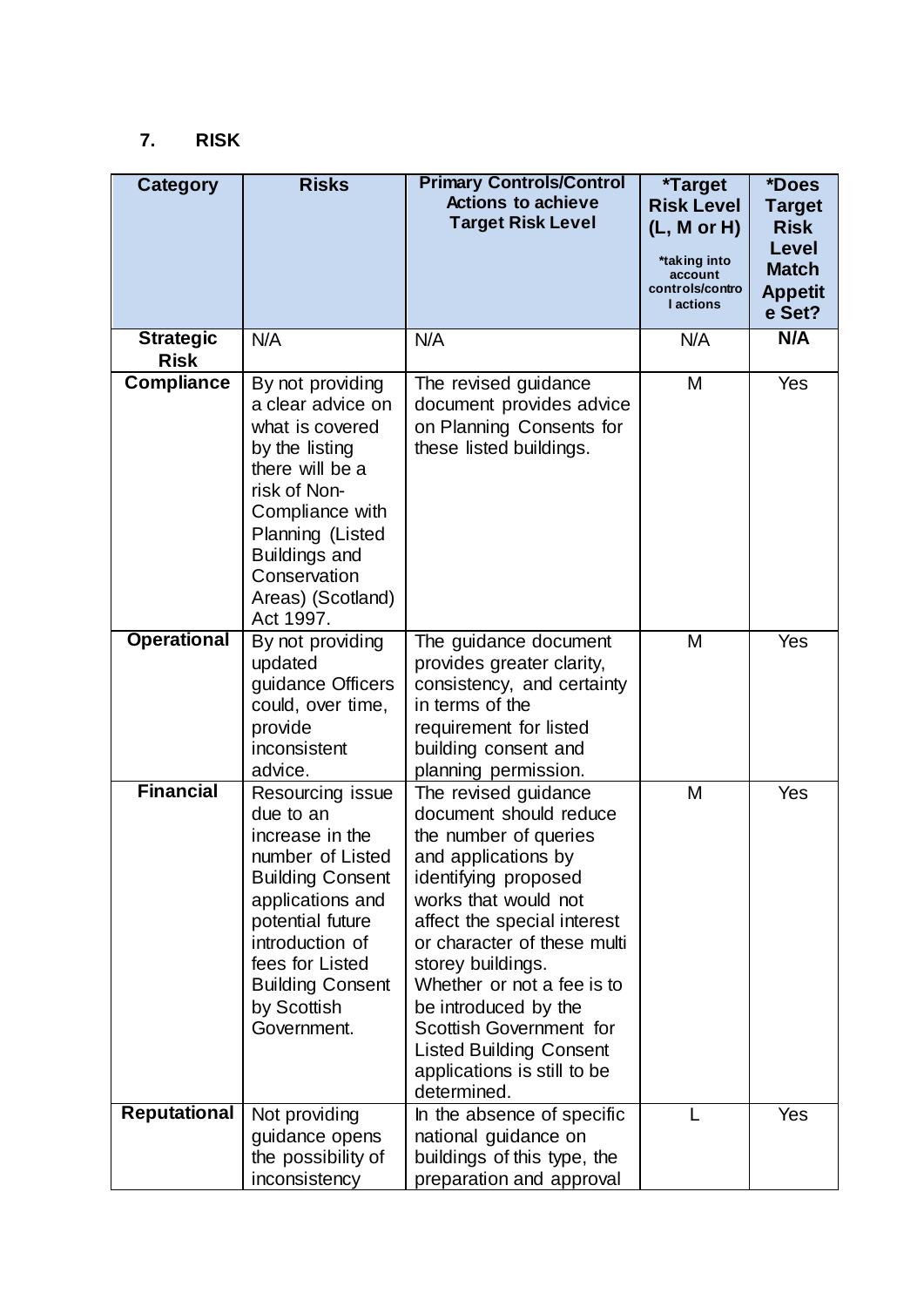|                                 | and<br>misinformation.                                                                                                                                                                                                                                    | of the guidance and its<br>timely revision to reflect<br>changes in the listing<br>description illustrates the<br>Planning Authority's<br>proactive approach.                                                               |   |     |
|---------------------------------|-----------------------------------------------------------------------------------------------------------------------------------------------------------------------------------------------------------------------------------------------------------|-----------------------------------------------------------------------------------------------------------------------------------------------------------------------------------------------------------------------------|---|-----|
| <b>Environment</b><br>/ Climate | Not providing a<br>revised guidance<br>could result in<br>misunderstanding<br>and lost<br>opportunities for<br>sensitive<br>maintenance and<br>management of<br>these multi storey<br>buildings and<br>confusion on<br>what is covered<br>in the listing. | The revised guidance<br>document is prepared in<br>order to give clarity on the<br>requirement for Listed<br><b>Building Consent and/or</b><br>Planning Permission so<br>these listed buildings are<br>managed sensitively. | М | Yes |

# **8. OUTCOMES**

| <b>COUNCIL DELIVERY PLAN</b>                                      |                                                                                                                                                                                                                                                                                                                                                                                     |  |  |
|-------------------------------------------------------------------|-------------------------------------------------------------------------------------------------------------------------------------------------------------------------------------------------------------------------------------------------------------------------------------------------------------------------------------------------------------------------------------|--|--|
|                                                                   | <b>Impact of Report</b>                                                                                                                                                                                                                                                                                                                                                             |  |  |
| <b>Aberdeen City</b><br><b>Council Policy</b><br><b>Statement</b> | The revised guidance document contributes to a consistent<br>approach in sensitive management of the listed Aberdeen multi-<br>storey buildings as buildings of special architecture or historic<br>interest can increase the city centre footfall.                                                                                                                                 |  |  |
|                                                                   | <b>Aberdeen City Local Outcome Improvement Plan Themes</b>                                                                                                                                                                                                                                                                                                                          |  |  |
| Prosperous<br><b>Economy Stretch</b><br><b>Outcomes</b>           | The report seeks approval for the revised guidance document<br>which contributes to implementation of a consistent approach in<br>sensitive management of the listed Aberdeen multi-storey<br>buildings whilst taking into consideration Aberdeen's distinct<br>sense of place which helps strengthen the identity of Aberdeen<br>for economic investment (LOIP Stretch Outcome 3). |  |  |
| Prosperous People<br><b>Stretch Outcomes</b>                      | Public consultation was available to all ages helping to foster<br>inclusive decision making. Promoting planning advice that is<br>subject to an inclusive approach of public engagement and<br>consultation gives the opportunity for interested parties to shape<br>and take ownership of policy and advice that guides development<br>in Aberdeen (LOIP Stretch Outcome 8).      |  |  |
| Prosperous Place<br><b>Stretch Outcomes</b>                       | The guidance ensures a consistent approach is taken with the<br>conservation of the Aberdeen Inner-City listed multis which will<br>help ensure the buildings are able to be used for many years to<br>come. This will allow people to live in the city centre and travel<br>sustainably (e.g. bike, bus etc.).<br>(LOIP Stretch Outcome 14)                                        |  |  |
|                                                                   |                                                                                                                                                                                                                                                                                                                                                                                     |  |  |
| Regional and City<br><b>Strategies</b>                            | The revised guidance document supports policy D4- Historic<br>Environment of Aberdeen Local Development Plan 2017 and                                                                                                                                                                                                                                                               |  |  |